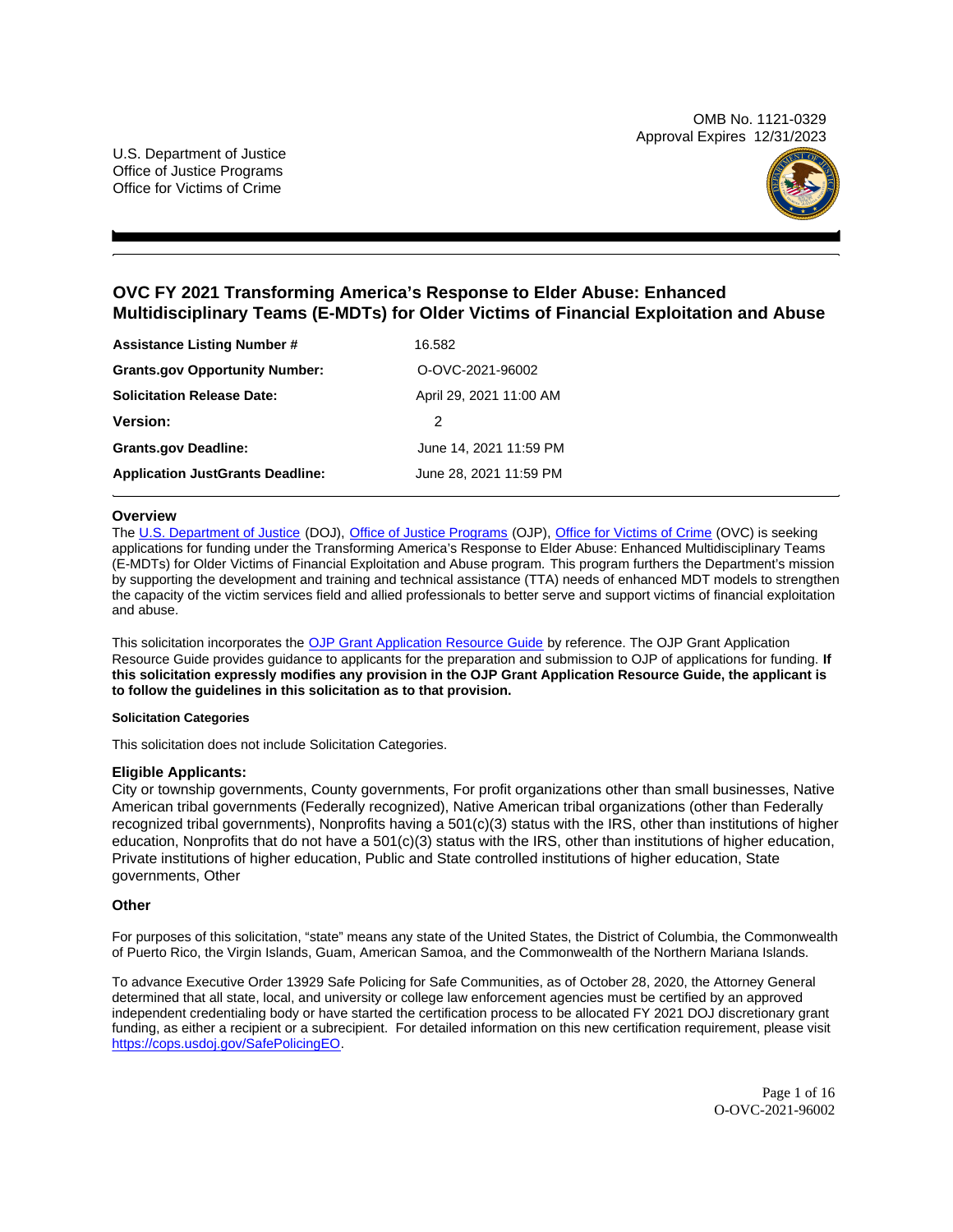<span id="page-1-0"></span>All recipients and subrecipients (including any for-profit organization) must forgo any profit or management fee.

OVC will consider applications under which two or more entities would carry out the federal award; however, only one entity may be the applicant. Any others must be proposed as subrecipients (subgrantees). The applicant must be the entity that would have primary responsibility for carrying out the award, including administering the funding and managing the entire program. For additional information on subawards, see the [OJP Grant Application Resource Guide.](https://www.ojp.gov/funding/Apply/Resources/Grant-App-Resource-Guide.htm)

OVC may elect to fund applications submitted under this FY 2021 solicitation in future fiscal years, dependent on, among other considerations, the merit of the applications and on the availability of appropriations.

OVC will consider applications under which two or more entities would carry out the federal award; however, only one entity may be the applicant. Any others must be proposed as subrecipients (subgrantees). The applicant must be the entity that would have primary responsibility for carrying out the award, including administering the funding and managing the entire program. For additional information on subawards, see the [OJP Grant Application Resource Guide.](https://www.ojp.gov/funding/Apply/Resources/Grant-App-Resource-Guide.htm)

OVC may elect to fund applications submitted under this FY 2021 solicitation in future fiscal years, dependent on, among other considerations, the merit of the applications and on the availability of appropriations.

# **Contact Information**

For technical assistance with submitting the **SF-424 and SF-LLL** in [Grants.gov](https://Grants.gov), contact the [Grants.gov](https://Grants.gov) Customer Support Hotline at 800–518–4726, 606–545–5035, at [Grants.gov customer support webpage,](https://www.grants.gov/web/grants/support.html) or email at [support@grants.gov.](mailto:support@grants.gov) The [Grants.gov](https://Grants.gov) Support Hotline operates 24 hours a day, 7 days a week, except on federal holidays.

For technical assistance with submitting the **full application** in DOJ's Justice Grants System (JustGrants), contact the JustGrants Service Desk at 833-872-5175 or [JustGrants.Support@usdoj.gov.](mailto:JustGrants.Support@usdoj.gov) The JustGrants Service Desk operates 5 a.m. – 9 p.m., ET Monday – Friday; and 9 a.m. – 5 p.m., ET Saturday, Sunday, and Federal holidays.

An applicant that experiences unforeseen [Grants.gov](https://Grants.gov) or JustGrants technical issues beyond its control that prevent it from submitting its application by the deadline must email the OVC contact identified below **within 24 hours after the application deadline** to request approval to submit its application after the deadline.

For assistance with any other requirements of this solicitation, contact the Response Center by telephone at 800–851–3420 or TTY 301–240–6310 (hearing impaired only), or by email at [grants@ncjrs.gov.](mailto:grants@ncjrs.gov) Response Center hours of operation are 10:00 a.m.–6:00 p.m. ET, Monday through Friday, and 10:00 a.m.–8:00 p.m. ET on the solicitation closing date.

#### **Submission Information**

In FY 2021, applications will be submitted to DOJ in a **NEW** two-step process.

#### **Step 1:** Applicants will submit an **SF-424 and an SF-LLL** in [Grants.gov](https://Grants.gov) at

[https://www.grants.gov/web/grants/register.html.](https://www.grants.gov/web/grants/register.html) To register in [Grants.gov,](https://Grants.gov) applicants will need to obtain a Data Universal Numbering System (DUNS) and System for Award Management (SAM) registration or renewal.

**Step 2:** Applicants will submit the **full application** including attachments in JustGrants at [JustGrants.usdoj.gov.](https://justicegrants.usdoj.gov/)

To be considered timely, the full application must be submitted in JustGrants by the JustGrants application deadline.

OJP encourages applicants to review, the "How to Apply" section in the [OJP Grant Application Resource Guide.](https://www.ojp.gov/funding/apply/ojp-grant-application-resource-guide#apply)

Pre-Application Webinar

OVC will conduct one pre-application webinar during which OVC staff will review the solicitation requirements and conduct a question and answer session with interested potential applicants. Participation is optional. When the webinar has been scheduled, the details and registration information will be available at [https://ovc.ojp.gov/funding/funding-webinars.](https://ovc.ojp.gov/funding/funding-webinars)

> Page 2 of 16 O-OVC-2021-96002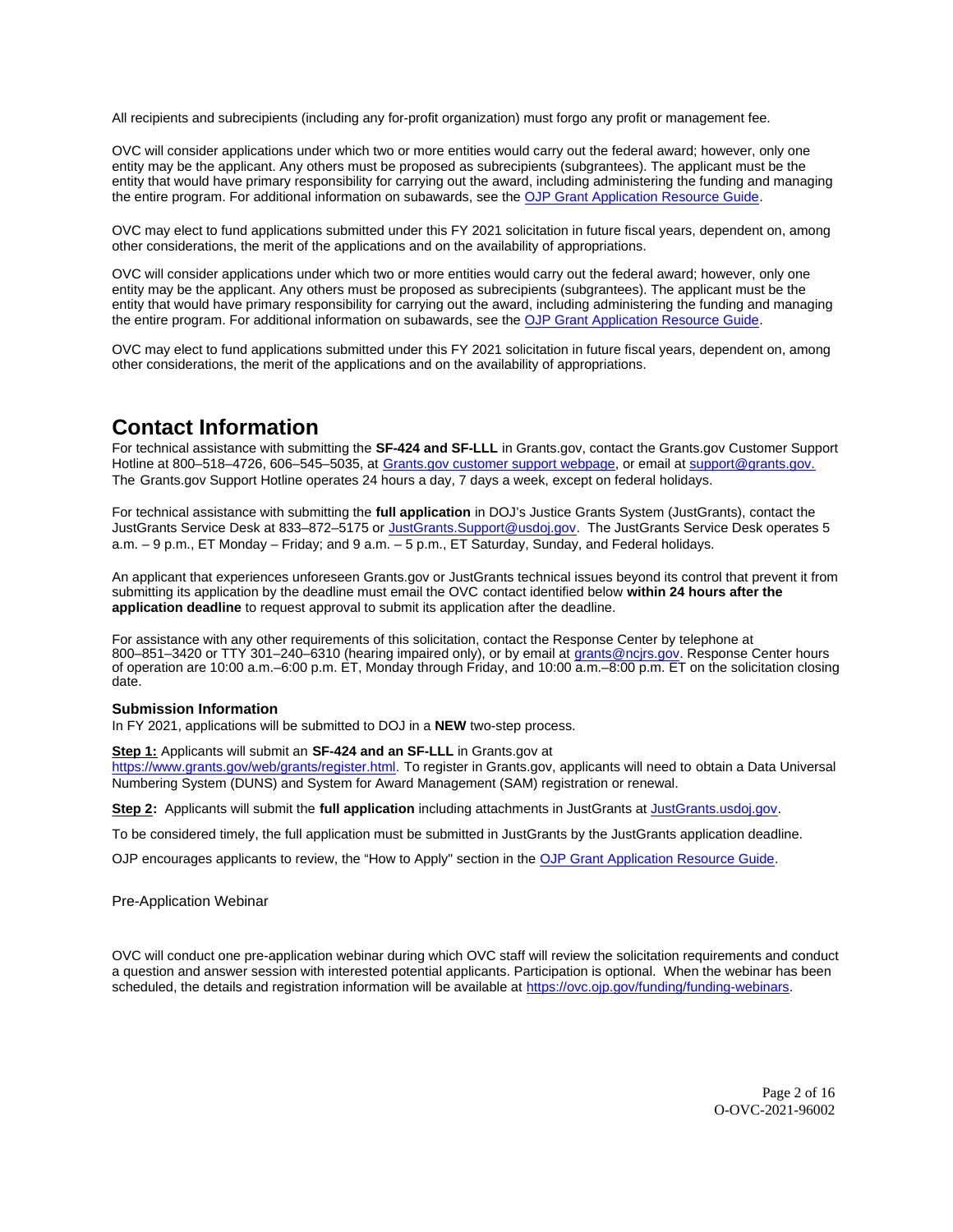# **Contents**

| Contact Information                                                                     | 2               |
|-----------------------------------------------------------------------------------------|-----------------|
| <b>Program Description</b>                                                              | 5               |
| Overview                                                                                | 5               |
| <b>Statutory Authority</b>                                                              | 5               |
| Specific Information                                                                    | $\mathbf 5$     |
| Goals, Objectives, Deliverables, and Timeline                                           | $\mathbf 5$     |
| Evidence-Based Programs or Practices                                                    | $\overline{7}$  |
| Information Regarding Potential Evaluation of Programs and Activities                   | $\overline{7}$  |
| <b>OJP Priority Areas</b>                                                               | $\overline{7}$  |
| <b>Federal Award Information</b>                                                        | $\overline{7}$  |
| Awards, Amounts and Durations                                                           | $\overline{7}$  |
| <b>Continuation Funding Intent</b>                                                      | 8               |
| Availability of Funds                                                                   | 8               |
| <b>Types of Awards</b>                                                                  | 8               |
| Financial Management and System of Internal Controls                                    | 8               |
| <b>Budget Information</b>                                                               | 8               |
| Cost Sharing or Matching Requirement                                                    | 8               |
| Pre-agreement Costs (also known as Pre-award Costs)                                     | 8               |
| Limitation on Use of Award Funds for Employee Compensation: Waiver                      | 8               |
| Prior Approval, Planning, and Reporting of Conference/Meeting/Training Costs            | 8               |
| Costs Associated with Language Assistance (if applicable)                               | 8               |
| Victims of Crime Act Time Limit                                                         | 8               |
| <b>Eligibility Information</b>                                                          | 8               |
| Application and Submission Information                                                  | 9               |
| Information to Complete the Application for Federal Assistance (SF-424)                 | 9               |
| Standard Applicant Information (JustGrants 424 and General Agency Information)          | 9               |
| Proposal Abstract                                                                       | 9               |
| <b>Proposal Narrative</b>                                                               | 9               |
| Goals, Objectives, Deliverables, and Timeline                                           | 11              |
| <b>Budget and Associated Documentation</b>                                              | 11              |
| Budget Worksheet and Budget Narrative (Web-based Form)                                  | 11              |
| Indirect Cost Rate Agreement (if applicable)                                            | 11              |
| Financial Management Questionnaire (including applicant disclosure of high-risk status) | 11              |
| Memoranda of Understanding (MOUs) and Other Supportive Documents                        | 11              |
| <b>Additional Application Components</b>                                                | 11              |
| <b>Curriculum Vitae or Resumes</b>                                                      | 11              |
| <b>Tribal Authorizing Resolution</b>                                                    | 11              |
| Research and Evaluation Independence and Integrity Statement                            | 11              |
| Documentation of Advancing DOJ Priorities (if applicable)                               | 12 <sup>°</sup> |
| Documentation of High-Poverty Areas or Persistent-Poverty Counties (if applicable)      | 12 <sup>°</sup> |
| <b>Disclosures and Assurances</b>                                                       | 12 <sub>2</sub> |
| Disclosure of Lobbying Activities                                                       | 12 <sub>2</sub> |
| <b>DOJ Certified Standard Assurances</b>                                                | 12 <sub>2</sub> |
| Applicant Disclosure of Duplication in Cost Items                                       | 12 <sub>2</sub> |
| DOJ Certifications Regarding Lobbying; Debarment, Suspension and Other Responsibility   |                 |
| Matters; and Drug-Free Workplace Requirements                                           | 12 <sup>°</sup> |
| Applicant Disclosure and Justification - DOJ High Risk Grantees (if applicable)         | 12 <sup>2</sup> |

Page 3 of 16 O-OVC-2021-96002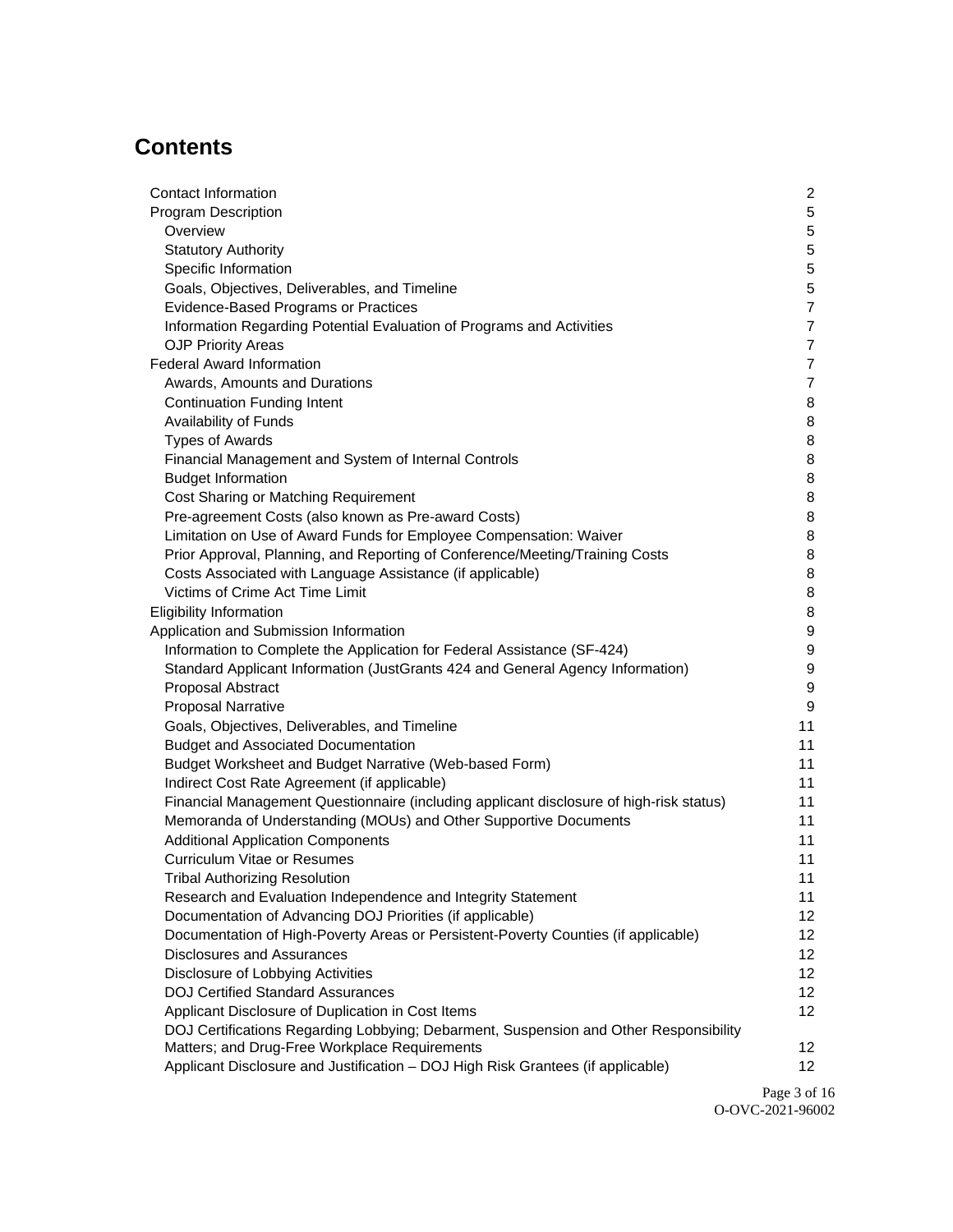| How to Apply                                                            | 12 |
|-------------------------------------------------------------------------|----|
| Submission Dates and Time                                               | 12 |
| Application Review Information                                          | 13 |
| <b>Review Criteria</b>                                                  | 13 |
| <b>Review Process</b>                                                   | 13 |
| <b>Federal Award Administration Information</b>                         | 13 |
| <b>Federal Award Notices</b>                                            | 13 |
| Administrative, National Policy, and Other Legal Requirements           | 14 |
| Information Technology (IT) Security Clauses                            | 14 |
| General Information about Post-Federal Award Reporting Requirements     | 14 |
| Federal Awarding Agency Contact(s)                                      | 14 |
| Other Information                                                       | 14 |
| Freedom of Information and Privacy Act (5 U.S.C. 552 and 5 U.S.C. 552a) | 14 |
| Provide Feedback to OJP                                                 | 14 |
| Performance Measures                                                    | 14 |
| <b>Application Checklist</b>                                            | 14 |
|                                                                         | 16 |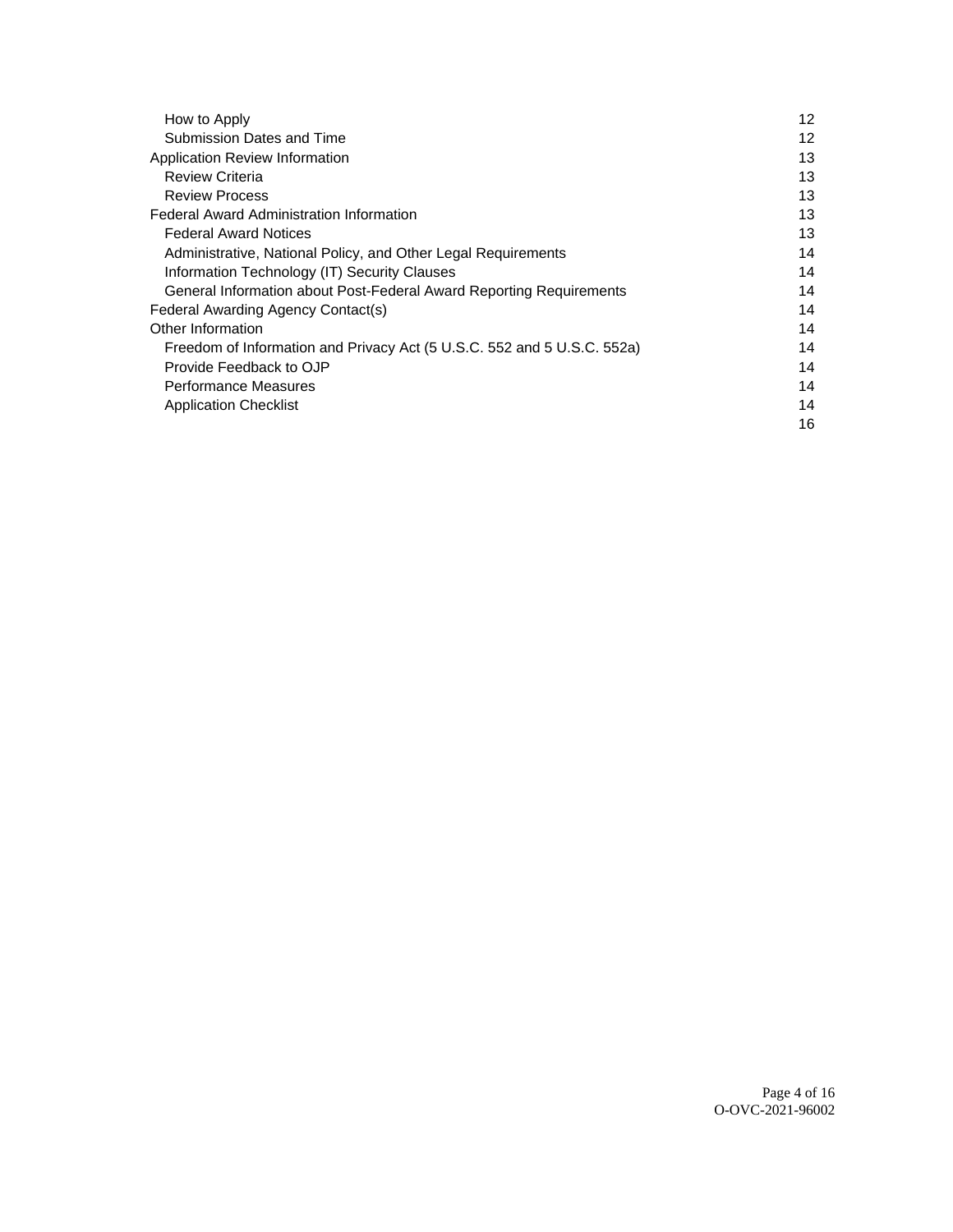# <span id="page-4-0"></span>**Program Description**

# **Overview**

The Department of Justice is committed to advancing work that promotes civil rights, increases access to justice, supports crime victims, protects the public from crime and evolving threats, and builds trust between law enforcement and the community.

Under this program, OVC seeks applications to support the development and/or enhancement of multidisciplinary teams (MDT) and to strengthen the capacity of "enhanced MDTs" to better identify and respond to cases of elder abuse and more comprehensively serve and support victims of financial exploitation. Through these enhanced MDTs (E-MTD), OVC hopes to improve case outcomes while minimizing additional trauma and restoring safety and security to older adult victims of crime, and to potentially hold more offenders accountable.

# **Statutory Authority**

34 U.S.C. § 20103(c)(1)(A).

# **Specific Information**

This program will develop elder abuse "case review" MDTs, which bring together a group of professionals to discuss elder abuse cases with the goals of facilitating healing through the provision of services (healthcare, legal, mental health, housing, etc.). This approach has the potential to offer a robust, yet victim-centered, criminal justice response.

Case review E-MDTs are defined as a group of professionals (composed of representatives from three or more disciplines who work collaboratively), bound by a common purpose. The team has a shared goal and shared definition of the problem they are addressing, and is characterized by share decision making, partnership, and interdependency.

This program will grow the development and/or enhancement of up to 10 more MDTs (at the tribal, local, or state levels, with special focus on financial exploitation) to strengthen the capacity of E-MDTs to better identify and respond to cases of elder financial exploitation and abuse, and to more comprehensively serve and support older victims of crime. In collaboration with the Office on Violence Against Women (OVW), DOJ's Elder Justice Initiative (EJI), and the Consumer Financial Protection Bureau's (CFPB) Office of Financial Protection for Older Americans, OVC will ensure these 10 new E-MDTs are uniquely focused on financial exploitation. These new special-emphasis E-MDTs will have access to online TTA through the existing [National Elder MDT Training and Technical Assistance Center,](https://nyceac.org/national-elder-abuse-mdt-training-and-technical-assistance-center/) as well as applicable TA efforts under OVW's Abuse in Later Life program, CFPB's Network Program resources, and [MDT resources available from EJI.](https://www.justice.gov/elderjustice/mdt-resources) The new special-emphasis E-MDTs and current grantees are expected to work with the existing TA provider and offer timely feedback on training and technical assistance received. Through these 10 new special-emphasis E-MDTs, as well as the existing 13 tribal and non-tribal E-MDTs (funded in FY 2019), OVC hopes to leverage existing federal TTA resources and improve case outcomes while minimizing additional trauma and restoring safety and security to older adult victims of financial exploitation and abuse, and to potentially hold more offenders accountable.

# **Goals, Objectives, Deliverables, and Timeline**

### **Goals**

The objective of this solicitation is the development and/or enhancement of support for elder abuse MDTs that can better identify and respond to older adults who experience financial exploitation and other forms of elder abuse.

### **Objectives**

To fund up to 10 E-MDTs at the tribal, local, or state levels, including existing and new teams, with special emphasis on better recognizing elder financial exploitation. These teams should include forensic accountants, neuropsychologists, medical personnel, and/or other appropriate professionals (to possibly evaluate the victim's cognitive abilities and capacity), so that case-related efforts more comprehensively consider and address the needs of older victims of financial exploitation and other forms of elder abuse. These victim-focused E-MDTs are to be designed to improve the case review process and associated systems. In addition to system coordination, these E-MDTs should seek to better understand victims' priorities and needs, which must include determining effective responses to financial exploitation.

### **Deliverables**

E-MDTs are characterized by expanded membership, including forensic accountants, neuropsychologists, medical personnel, and other appropriate professionals, so that case-related efforts more comprehensively incorporate the needs of older victims of financial exploitation and other forms of elder abuse.

Applicants may propose to either develop new MDTs or enhance existing teams. These victim-focused E-MDTs should be

Page 5 of 16 O-OVC-2021-96002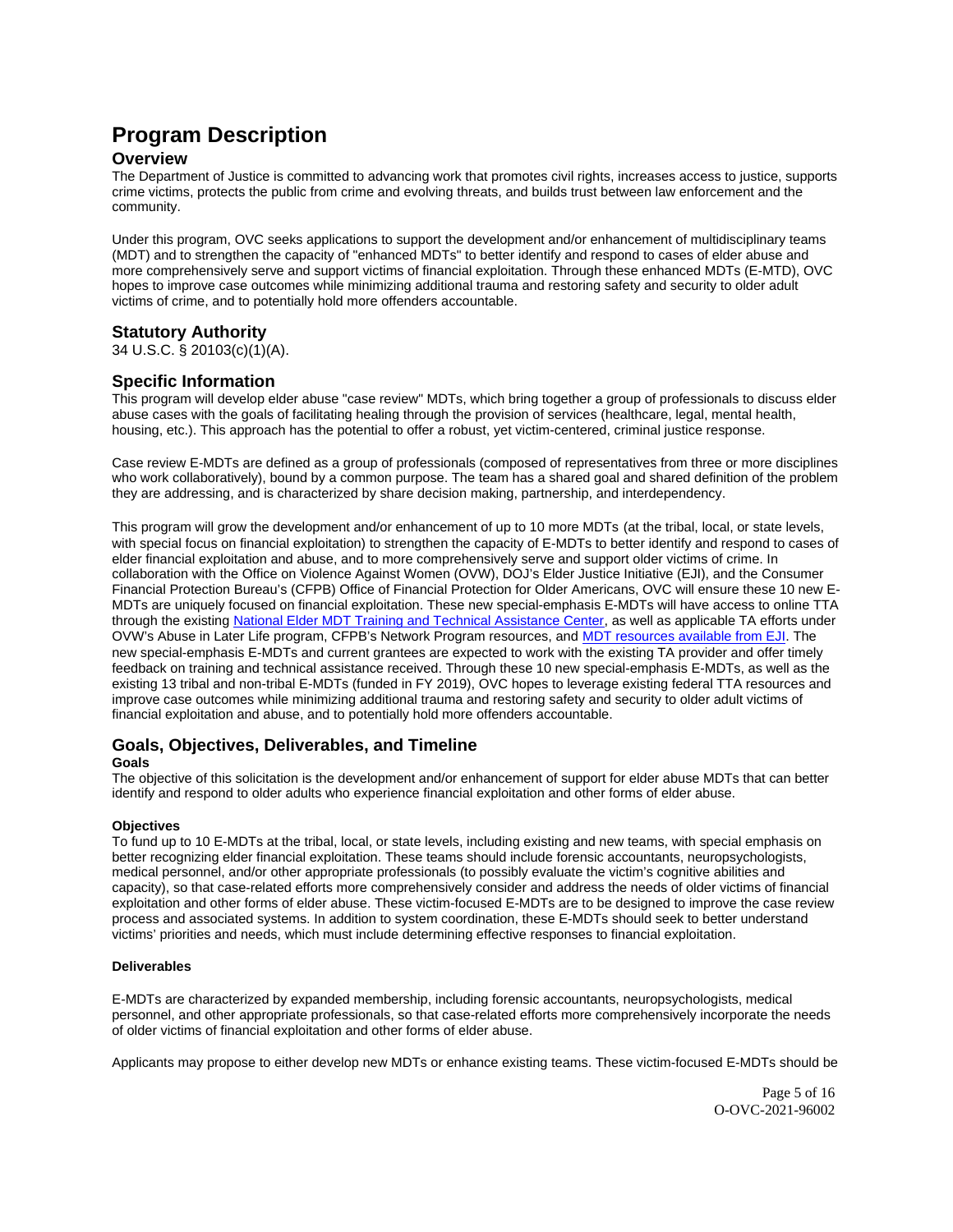designed to improve the case review process and associated systems. In addition to system coordination, these E-MDTs should seek to better understand victims' priorities and needs, which must include addressing effective responses to financial exploitation.

Successful applicants will clearly demonstrate the need to develop an MDT or to enhance a current MDT's efforts, with at least the following elements included:

- A dedicated E-MDT coordinator or identified point of contact to coordinate the activities of the E-MDT, including
	- providing or arranging for team training and cross-training;
- identifying service gaps and helping resolve systems problems;
- conducting team meetings, events, and stakeholder engagements;
- seeking and screening cases that meet in-take criteria and consulting with team members to resolve difficult abuse cases;
- reviewing and resolving coordination issues;
- assistance in establishing and enforcing appropriate team policies and procedures;
- coordinating direct service efforts, coaching team members on case presentation skills and debriefing the team after meetings to improve future presentations;
- serving as a connection between participating agencies, organizations, and team members to facilitate communication to help move cases forward;
- accurately documenting participation and case planning action items while managing confidentiality and discoverability requirements;
- developing best practices, policies, training guides, and professional education tools;
- updating team members regarding new services, programs, and legislation;
- providing a forum for learning more about the strategies, resources, and approaches used by other successful E-MDTs; and,
- assisting in grant-reporting requirements;
- Activities that support a coordinated and comprehensive response to crime victims' needs by direct service providers.
- Participation in statewide or other task forces, work groups, and committees to develop protocols and interagency agreements.
- Recruitment of members and representatives from a broader array of professions (as needed) to examine the comprehensive service needs and intervention that will best serve the needs of the victim (including financial exploitation) and determine additional experts that might be consulted to improve outcomes for older adult victims.
- Needs assessments to ensure case-related efforts are more comprehensively incorporating the involvement of forensic accountants and neuropsychologists, etc., to address financial exploitation.
- Utilization of TA, to be offered (as needed) by OVC's National Elder Abuse MDT TTA Center to improve the capacity of team members and functioning of the E-MDT to provide medical and forensic evaluation, therapeutic intervention, victim support and advocacy, case review, and case tracking.

#### **Applicants must demonstrate the ability to develop new MDTs or expand existing MDTs that—**

- use a paid E-MDT coordinator position to manage the team;
- understand victims' priorities and needs, including addressing effective responses to financial exploitation and other forms of elder abuse;
- provide services to older adults who have been abused (physically, sexually, maltreated, neglected, and/or financially exploited);
- enhance the MDT's response through the addition of neuropsychologists or similar professionals to address cognitive abilities and capacity of older adults, and forensic accountants to address the possibility of financial exploitation;
- address issues of confidentiality that enable sharing of information to facilitate group decision making;
- reduce barriers to program advancement and improve the quality of services;
- participate in group dynamics training and cross-training to ensure that all members have a voice;
- conduct regular internal process reviews of policies and procedures to improve the case review process;
- engage in routine TTA, as necessary; and
- if an existing MDT, demonstrate the commitment of MDT member agencies and organizations' management through a formal partnership (e.g., an MOU), and if proposing a new MDT, through a draft MOU of letters of

Page 6 of 16 O-OVC-2021-96002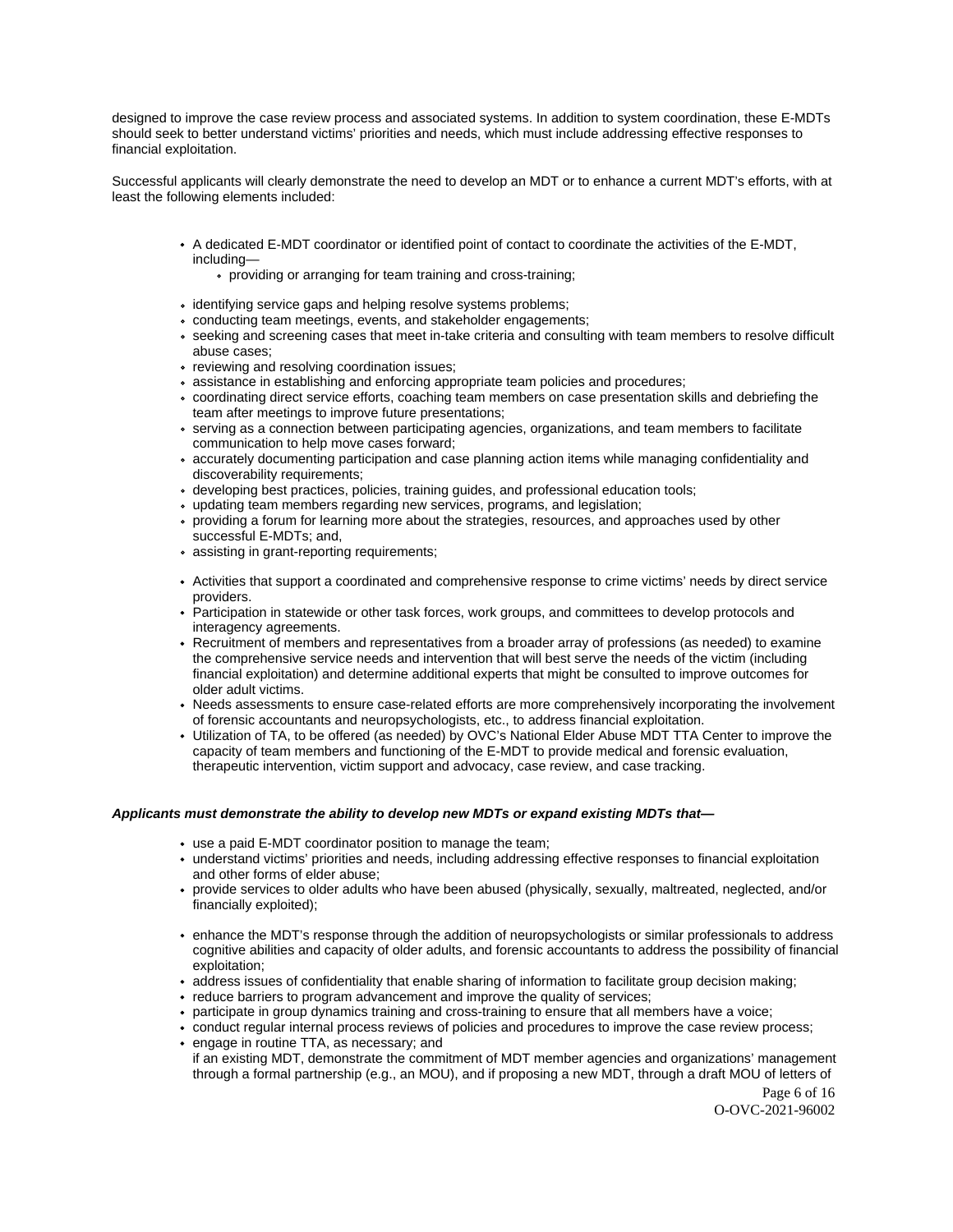support with the goal of a formal MOU if selected for funding.

<span id="page-6-0"></span>The Goals, Objectives, and Deliverables are directly related to the performance measures that demonstrate the results of the work completed, as discussed under [Application](#_What_an_Application) and Submission Information.

# **Evidence-Based Programs or Practices**

OJP strongly emphasizes the use of data and evidence in policymaking and program development in criminal justice, juvenile justice, and crime victim services. For additional information and resources on evidence-based programs or practices, see the [OJP Grant Application Resource Guide.](https://www.ojp.gov/funding/apply/ojp-grant-application-resource-guide#evidence-based)

## **Information Regarding Potential Evaluation of Programs and Activities**

OJP may conduct or support an evaluation of the programs and activities funded under this solicitation. For additional information, see the [OJP Grant Application Resource Guide](https://www.ojp.gov/funding/apply/ojp-grant-application-resource-guide#potential-evaluation) section entitled "Information Regarding Potential Evaluation of Programs and Activities."

## **OJP Priority Areas**

The Department of Justice is committed to advancing work that promotes civil rights, increases access to justice, supports crime victims, protects the public from crime and evolving threats, and builds trust between law enforcement and the community. In FY 2021, OJP will give priority consideration in award decisions to applications that demonstrate ways in which their projects will advance one or more of these areas.

To receive priority consideration for advancing one or more of the Department's priorities, the applicant must provide a sufficient narrative explanation as an attachment, that specifies how the project will advance the promotion of civil rights, access to justice, support to crime victims, protecting the public from crime and evolving threats, or building trust between law enforcement and the community.

In addition, OJP will give priority consideration, if applicable, to applicants that demonstrate that the individuals who are intended to benefit from the requested grant reside in high-poverty areas or persistent-poverty counties.

To receive priority consideration under the poverty priority, the applicant must provide information to demonstrate that the individuals who are intended to benefit from the requested grant reside in high-poverty areas or persistent poverty counties. For purposes of this priority consideration, the term ''high-poverty area'' means any census tract with a poverty rate of at least 20 percent as measured by the 2013–2017 5-year data series available from the American Community Survey of the Census Bureau (applicants may search by census tract at [https://www.census.gov/acs/www/data/data](https://www.census.gov/acs/www/data/data-tables-and-tools/narrative-profiles/2017/)[tables-and-tools/narrative-profiles/2017/\)](https://www.census.gov/acs/www/data/data-tables-and-tools/narrative-profiles/2017/) and the term ''persistent poverty counties'' means any county that has had 20 percent or more of its population living in poverty over the past 30 years, as measured by the 1990 and 2000 decennial censuses and the most recent Small Area Income and Poverty Estimates (applicants may search by county at <https://www.census.gov/data/tables/time-series/dec/census-poverty.html>and at [https://www.census.gov/programs](https://www.census.gov/programs-surveys/saipe.html)[surveys/saipe.html\)](https://www.census.gov/programs-surveys/saipe.html).

Priority consideration is one of many factors that OJP considers in making funding decisions and is not a guarantee of an award.

# **Federal Award Information**

**Awards, Amounts and Durations Anticipated Number of Awards**  10

**Anticipated Maximum Dollar Amount of Awards**  [\\$375,000.00](https://375,000.00) 

**Period of Performance Start Date**  10/1/21 12:00 AM

**Period of Performance Duration (Months)**  36

**Anticipated Total Amount to be Awarded Under Solicitation**  [\\$3,750,000.00](https://3,750,000.00)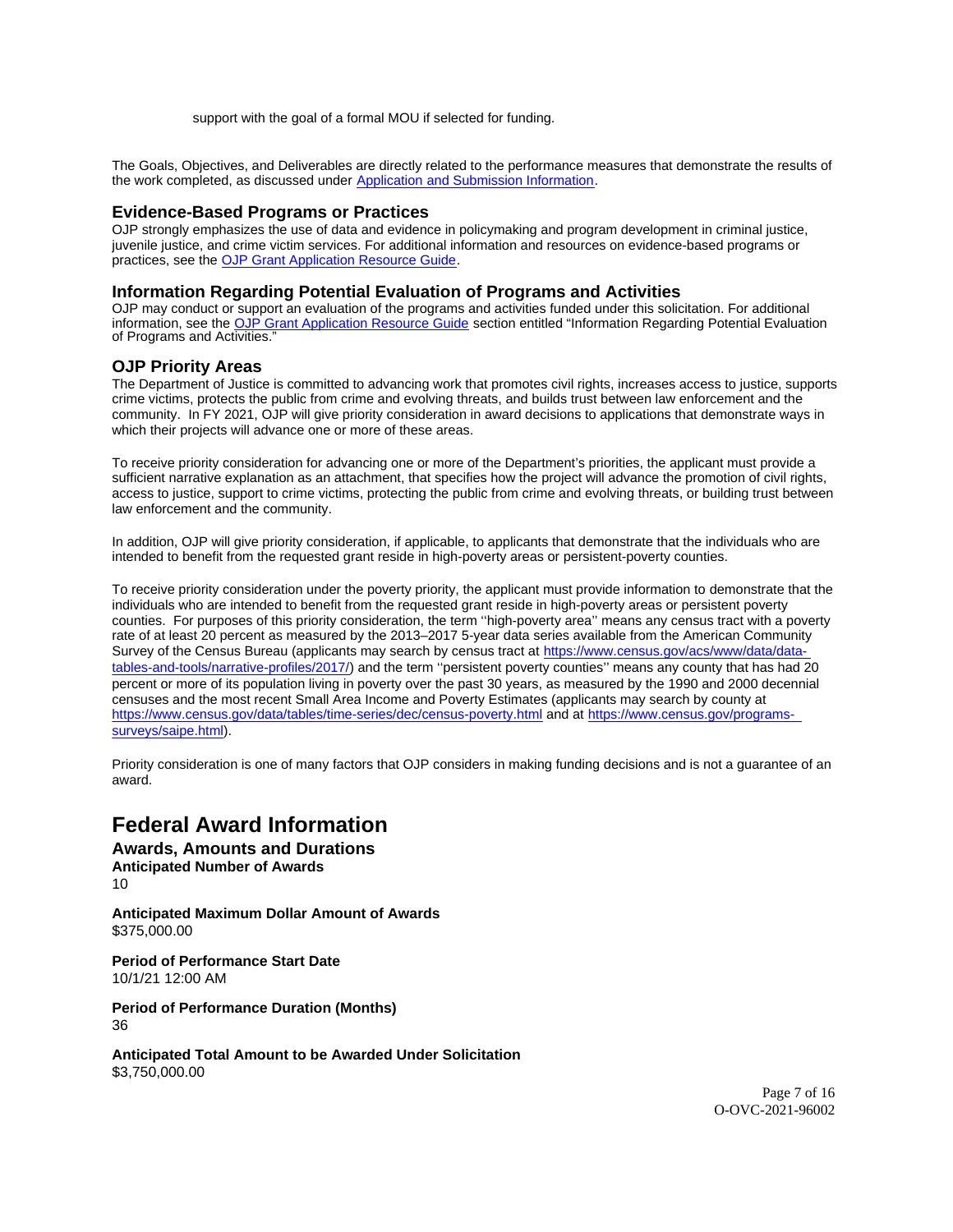# <span id="page-7-0"></span>**Continuation Funding Intent**

OVC may, in certain cases, provide additional funding in future years to awards made under this solicitation, through continuation awards. OJP will consider, among other factors, OJP's strategic priorities, a recipient's overall management of the award, and progress of award-funded work, when making continuation award decisions.

## **Availability of Funds**

This solicitation, and awards (if any are made) under this solicitation, are subject to the availability of appropriated funds and to any modifications or additional requirements that may be imposed by the agency or by law. In addition, nothing in this solicitation is intended to, and does not, create any right or benefit, substantive or procedural, enforceable at law or in equity by any party against the United States, its departments, agencies, or entities, its officers, employees, or agents, or any other person.

## **Types of Awards**

OVC expects to make awards under this solicitation as grants. See the "Administrative, National Policy, and Other Legal Requirements" section of the [OJP Grant Application Resource Guide](https://ojp.gov/funding/Apply/Resources/Grant-App-Resource-Guide.htm) for a brief discussion of important statutes, regulations, and award conditions that apply to many (or in some cases, all) OJP grants (and cooperative agreements).

### **Financial Management and System of Internal Controls**

Award recipients and subrecipients (including recipients or subrecipients that are pass-through entities) must, as described in the Part 200 Uniform Requirements as set out at 2 C.F.R. 200.303, comply with standards for financial and program management. The "Part 200 Uniform Requirements" means the DOJ regulation at 2 C.F.R. Part 2800, which adopts (with certain modifications) the provisions of 2 C.F.R. Part 200. See [OJP Grant Application Resource Guide](https://www.ojp.gov/funding/apply/ojp-grant-application-resource-guide#fm-internal-controls) for additional information.

# **Budget Information**

### **Cost Sharing or Matching Requirement**

This solicitation does not require a match.

### **Pre-agreement Costs (also known as Pre-award Costs)**

See the [OJP Grant Application Resource Guide](https://www.ojp.gov/funding/apply/ojp-grant-application-resource-guide#pre-agreement-costs) information on Pre-agreement Costs (also known as Pre-award Costs).

### **Limitation on Use of Award Funds for Employee Compensation: Waiver**

See the [OJP Grant Application Resource Guide](https://www.ojp.gov/funding/apply/ojp-grant-application-resource-guide#limitation-use-award) information on Limitation on Use of Award Funds for Employee Compensation; Waiver.

# **Prior Approval, Planning, and Reporting of Conference/Meeting/Training Costs**

See the [OJP Grant Application Resource Guide](https://www.ojp.gov/funding/apply/ojp-grant-application-resource-guide#prior-approval) for information on Prior Approval, Planning, and Reporting of Conference/Meeting/Training Costs.

### **Costs Associated with Language Assistance (if applicable)**

See the [OJP Grant Application Resource Guide](https://www.ojp.gov/funding/apply/ojp-grant-application-resource-guide#costs-associated) for information on Costs Associated with Language Assistance.

# **Victims of Crime Act Time Limit**

The funds for this program are authorized by the Victims of Crime Act (VOCA) of 1984. VOCA provides that the funds are available for award recipients to use during the Federal Fiscal Year that the award was made, plus three additional Federal Fiscal Years (e.g., VOCA funds awarded in Fiscal Year 2021 are available for use through the end of Fiscal Year 2024). Therefore, OVC cannot approve any project extensions for this award.

# **Eligibility Information**

For eligibility information, see the title page.

For information on cost sharing or match requirements, see Federal Award Information.

Page 8 of 16 O-OVC-2021-96002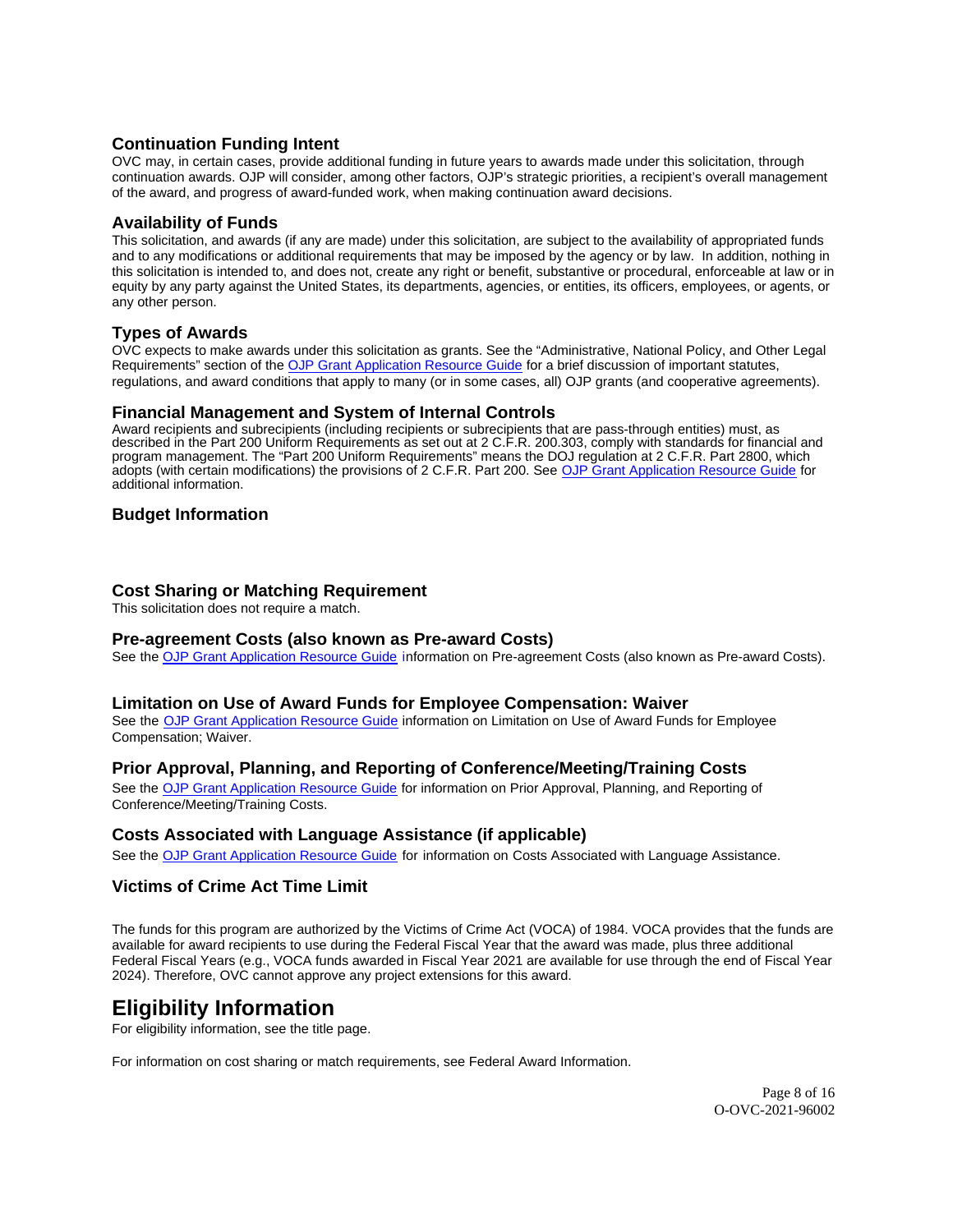# <span id="page-8-0"></span>**Application and Submission Information**

The following application elements MUST be included in the application submission for an application to meet the basic minimum requirements (BMR) to advance to peer review and receive consideration for funding:

- Proposal Abstract,
- Proposal Narrative,
- Budget Worksheet and Budget Narrative (web-based form)

See the "Application Elements and Formatting Instructions" section of the [OJP Grant Application Resource Guide](https://www.ojp.gov/funding/apply/ojp-grant-application-resource-guide#application-elements) for information on what happens to an application that does not contain all the specified elements or that is nonresponsive to the scope of the solicitation.

# **Information to Complete the Application for Federal Assistance (SF-424)**

The SF-424 will be submitted in [Grants.gov.](https://Grants.gov) The SF-424 is a required standard form used as a cover sheet for submission of pre-applications, applications, and related information. See the [OJP Grant Application Resource Guide](https://www.ojp.gov/funding/apply/ojp-grant-application-resource-guide#complete-application) for additional information on completing the SF-424.

In Section F of the SF-424, please include the name and contact information of the individual who will complete application materials in JustGrants. JustGrants will use this information (email address) to assign the application to this user in JustGrants.

**Intergovernmental Review:** This solicitation ("funding opportunity") **is not** subject to [Executive Order 12372.](https://www.archives.gov/federal-register/codification/executive-order/12372.html) (In completing the SF-424, an applicant is to answer question 19 by selecting the response that the "Program is not covered by E.O. 12372.")

# **Standard Applicant Information (JustGrants 424 and General Agency Information)**

The Standard Applicant Information section of the JustGrants application is pre-populated with the SF-424 data submitted in [Grants.gov](https://Grants.gov). Applicants will need to review the Standard Applicant Information in JustGrants and make edits as needed. Within this section, applicants will need to: add zip codes for areas affected by the project; confirm their Authorized Representative; and verify the organization's legal name and address.

# **Proposal Abstract**

A proposal abstract (no more than 400 words) summarizing the proposed project including primary activities, products and deliverables, the service area, and who will benefit from the proposed project, will be completed in the JustGrants Webbased form.

# **Proposal Narrative**

The proposal narrative should be submitted as an attachment in JustGrants. The attached document should be double-spaced, using a standard 12-point Times New Roman font; have no less than 1-inch margins; and should not exceed 20 pages. Pages should be numbered and submitted as an attachment. If the proposal narrative fails to comply with these length restrictions, OVC may negatively consider such noncompliance in peer review and in final award decisions.

The following sections must be included as part of the proposal narrative:

### **a. Description of the Issue**

This section must describe the need for the project and provide a clear statement of how funding will support the project's value to the victim service field by meeting a stated goal.

Applicants should briefly describe any previous or current attempts to address elder abuse MDT development, and any related research or evaluation studies that contribute to the applicant's understanding of the need for MDT enhancement. Applicants must also make a convincing case that the project addresses a gap in existing efforts and does not duplicate existing resources.

### **b. Project Design and Implementation Plan**

The Project Design and Implementation Plan must describe the project strategy and discuss how the strategy will address the identified problems and support the goals and objectives. This section must include the following:

• The strategy.

A description of project phases, tasks, activities, staff responsibilities, interim deliverables, and final

Page 9 of 16 O-OVC-2021-96002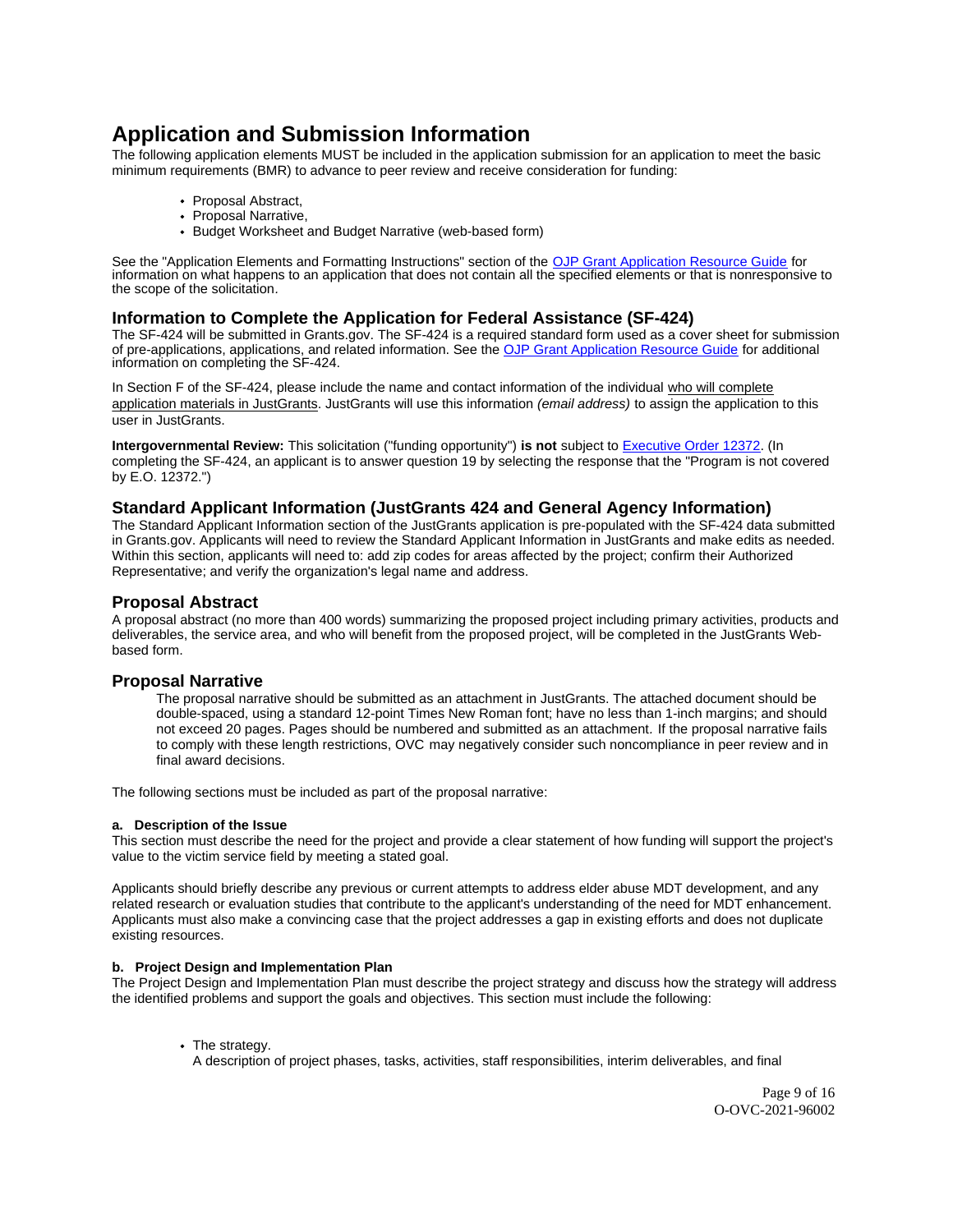products.

- A time-task plan that clearly identifies objectives, major activities, and products for the duration of the project period. (The time-task plan presented in chart form will not be included as part of the narrative page limit.)
- The designation of organizational responsibility and a schedule for completion of activities and submission of finished products. (In preparing the time-task plan, Gantt chart, or schedule, applicants should make certain that all project activities will occur within the proposed project period.)
- A plan for how the project deliverables (e.g., training, technical assistance, promising practices, models, manuals, protocols for staff implementation) will be developed.
- A plan for submitting financial and progress reports. (All recipients are required to submit semiannual progress reports and quarterly financial reports.)

Each applicant must include a Logic Model with the application that graphically

illustrates how the project's goals, objectives, and activities are interrelated to address the stated problem. The Logic Model must be included as a separate attachment and must include anticipated short-and long-term outcomes. Sample Logic Models are available at [www.ojjdp.gov/grantees/pm/logic\\_models.html.](http://www.ojjdp.gov/grantees/pm/logic_models.html)

#### **c. Capabilities and Competencies**

Organizational capability will be assessed on the basis of the applicant's described management structure, financial capability, project management plan, and documentation of the professional staff members' unique qualifications to perform their assigned tasks.

Applications must also include the following:

- A clear description of the management structure and the current and proposed professional staff members' unique qualifications that will enable them to fulfill the project's responsibilities.
- A description of how the program will be managed, including an organizational chart or information describing the roles and responsibilities of key organizational and functional components and personnel.
- A list of personnel responsible for managing and implementing the major stages of the project. If additional staff will be hired to complete the project, the applicant should identify the selection criteria.
- Resumes for key staff, submitted as a separate attachment to the application.
- Detailed information about staff who have committed to work on the project contingent upon receipt of funding.
- A descriptive statement about the applicant's (1) knowledge and understanding of
- the needs of victims of elder abuse and financial exploitation; and (2) staff resources and capability to carry out all activities required by the funded project.

The project coordinator must have both the substantive expertise and experience to perform crucial leadership functions and sufficient time to devote to the project to provide the needed guidance and supervision. Job descriptions and copies of resumes for proposed key staff positions must be included.

#### **d. Plan for Collecting the Data Required for this Solicitation's Performance Measures**

This section must include the following information:

- 1. A plan for collecting all of the performance measures data required by this solicitation.
- 2. A description of the qualifications of the key staff who will be responsible for collecting data and reporting performance measures in JustGrants.

OJP will require each successful applicant to submit regular performance data that demonstrate the results of the work carried out under the award. The performance data directly relate to the goals, objectives, and deliverables identified under "Goals, Objectives, and Deliverables" in the Program Description.

Award recipients will be required to submit performance measure data and performance reports in JustGrants. Examples of the performance measures questionnaire can be found at [https://ovc.ojp.gov/funding/performance](https://ovc.ojp.gov/funding/performance-measures-overview)[measures-overview.](https://ovc.ojp.gov/funding/performance-measures-overview) Further guidance on the post-award submission process will be provided, if selected for award.

Note: Applicants are **not** required to submit performance data with the application. Rather, performance measures information is included as an alert that successful applicants will be required to submit performance data as part of the reporting requirements under an award.

> Page 10 of 16 O-OVC-2021-96002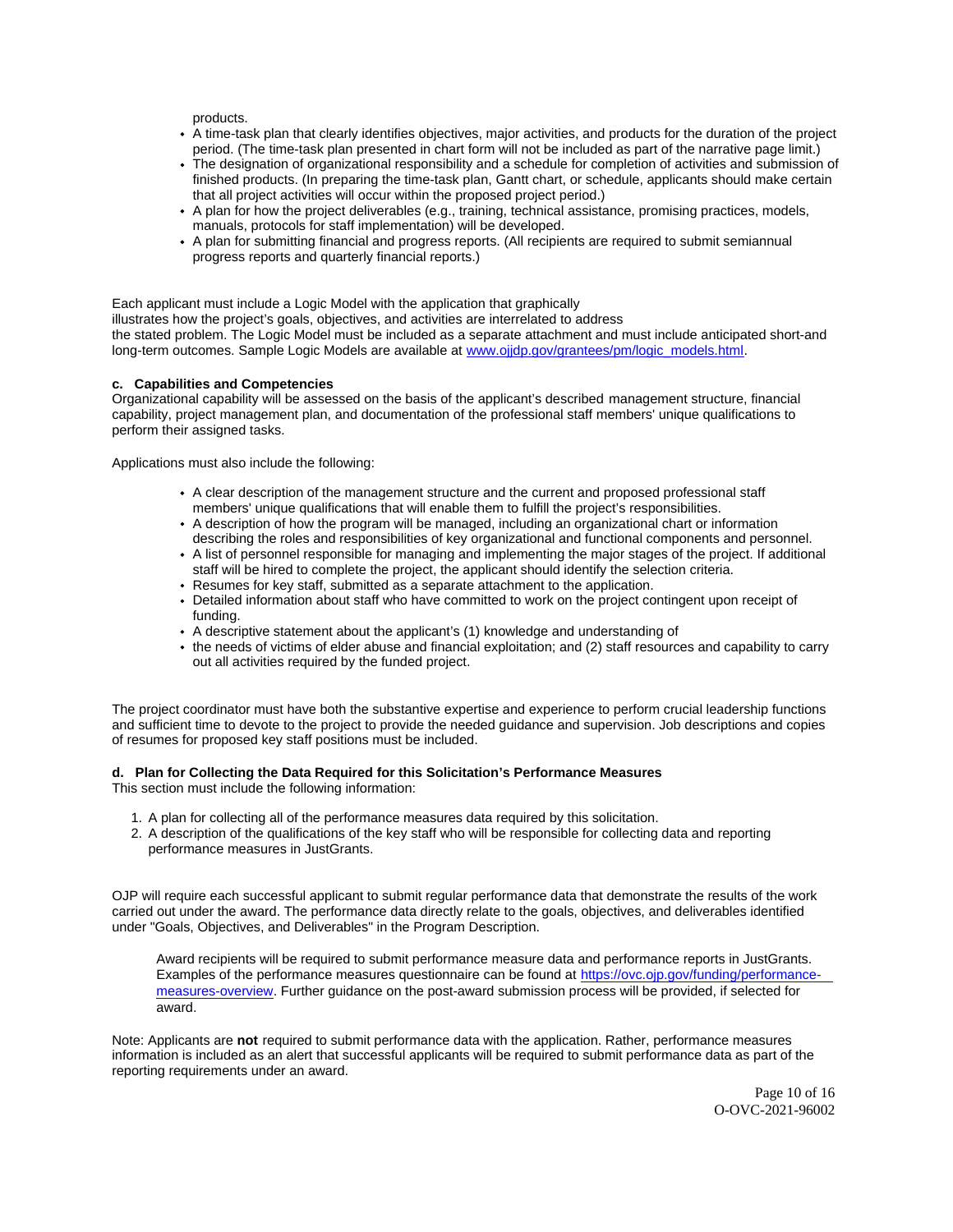#### <span id="page-10-0"></span>**e. Resumes for Key Staff**

Applicants will submit resumes for key staff, submitted as a separate attachment to the application.

#### **f. Organizational Chart**

Applicants will submit an organizational chart or information describing the roles and responsibilities of key organizational and functional components and personnel.

### **g. MOUs**

Applicants (both new and existing MDTs) should attach copies of MOUs and letters of support to show the community readiness to engage in the development or expansion of an MDT

#### **Note on Project Evaluations**

An applicant that proposes to use award funds through this solicitation to conduct project evaluations must follow the guidance under "Note on Project Evaluations" in the [OJP Grant Application Resource Guide.](https://www.ojp.gov/funding/Apply/Resources/Grant-App-Resource-Guide.htm)

### **Goals, Objectives, Deliverables, and Timeline**

Applicants will submit the project's goals, objectives, deliverables, and timelines in the JustGrants Web-based form. See the [OJP Grant Application Resource Guide](https://www.ojp.gov/funding/apply/ojp-grant-application-resource-guide) for additional information.

### **Budget and Associated Documentation**

## **Budget Worksheet and Budget Narrative (Web-based Form)**

Applicants will complete the JustGrants web-based budget form. See the [OJP Grant Application Resource Guide](https://www.ojp.gov/funding/apply/ojp-grant-application-resource-guide#budget-prep) for additional information.

#### **Indirect Cost Rate Agreement (if applicable)**

Applicants will submit their indirect cost rate agreement by uploading the agreement as an attachment in JustGrants. See the [OJP Grant Application Resource Guide](https://www.ojp.gov/funding/apply/ojp-grant-application-resource-guide#budget-prep) for additional information.

#### **Financial Management Questionnaire (including applicant disclosure of high-risk status)**

Applicants will download the questionnaire in JustGrants and submit by uploading the completed questionnaire as an attachment in JustGrants. See the [OJP Grant Application Resource Guide](https://www.ojp.gov/funding/apply/ojp-grant-application-resource-guide#fm-internal-controls-questionnaire) for additional information.

### **Memoranda of Understanding (MOUs) and Other Supportive Documents**

Applicants (both new and existing MDTs) should attach copies of MOUs and letters of support to show the community readiness to engage in the development or expansion of an MDT.

#### **Additional Application Components**

Applicants will attach the additional requested documentation in JustGrants.

#### **Curriculum Vitae or Resumes**

Applicants will submit resumes for key staff, submitted as a separate attachment to the application.

#### **Tribal Authorizing Resolution**

If applicable, applicants will submit the Tribal Authorizing Resolution by uploading the resolution as an attachment in JustGrants. An application in response to this solicitation may require inclusion of information related to a tribal authorizing resolution as an attachment. See the [OJP Grant Application Resource Guide](https://www.ojp.gov/funding/apply/ojp-grant-application-resource-guide#tribal-authorizing-resolution) for information on tribal authorizing resolutions.

# **Research and Evaluation Independence and Integrity Statement**

If an application proposes research (including research and development) and/or evaluation, the applicant must demonstrate research/evaluation independence and integrity, including appropriate safeguards, before it may receive award funds. Applicants will submit a description of their research and evaluation independence and integrity by uploading

Page 11 of 16 O-OVC-2021-96002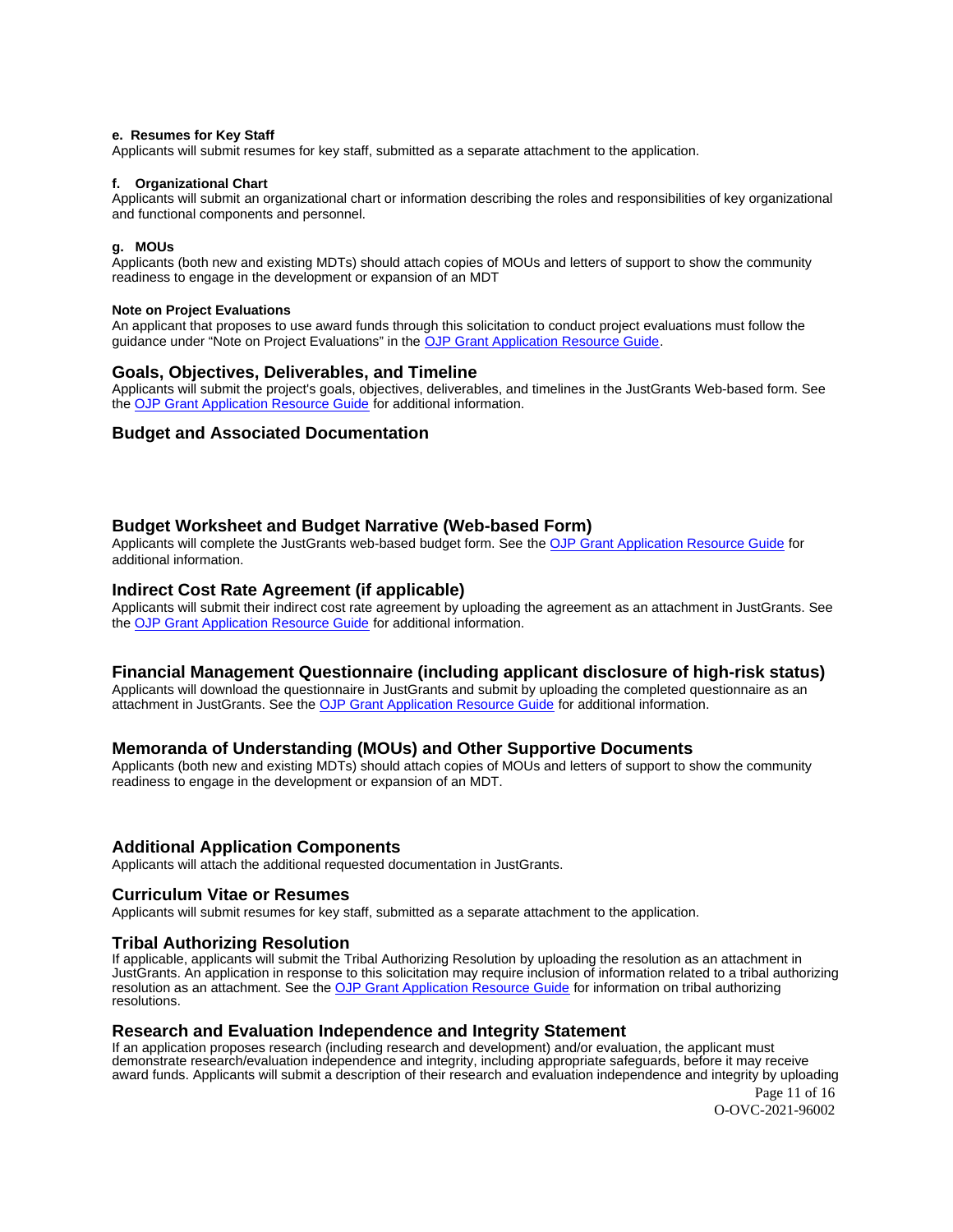<span id="page-11-0"></span>the document as an attachment in JustGrants. For additional information regarding demonstrating research/evaluation independence and integrity, including appropriate safeguards, see the [OJP Grant Application Resource Guide.](https://www.ojp.gov/funding/apply/ojp-grant-application-resource-guide#research-evaluation)

# **Documentation of Advancing DOJ Priorities (if applicable)**

As is mentioned above, OJP will give priority consideration in award decisions to applications that specify how the project will advance one or more of the following DOJ priorities: the promotion of civil rights, access to justice, support to crime victims, protecting the public from crime and evolving threats, or building trust between law enforcement and the community. Applicants will submit the narrative by uploading the document as an attachment in JustGrants.

# **Documentation of High-Poverty Areas or Persistent-Poverty Counties (if applicable)**

As mentioned above, OJP will give priority consideration in award decisions to applications that demonstrate that the individuals who will benefit from the requested grant reside in high-poverty areas or persistent-poverty counties as defined above. Each applicant proposing to receive consideration under the High-Poverty Areas or Persistent Poverty Counties priority must provide a sufficient narrative explanation to identify each specific High-Poverty Area (by census tract number (s)) and/or each specific Persistent-Poverty County where individuals are intended to benefit from the requested grant and how the requested grant will address specific challenges in each such identified area and/or county. Applicants will submit the narrative by uploading the document as an attachment in JustGrants.

### **Disclosures and Assurances**

Applicants will complete the following disclosures and assurances.

## **Disclosure of Lobbying Activities**

Applicants will complete and submit the SF-LLL in [Grants.gov.](https://Grants.gov) See the [OJP Grant Application Resource Guide](https://www.ojp.gov/funding/apply/ojp-grant-application-resource-guide#apply) for additional information.

## **DOJ Certified Standard Assurances**

See the DOJ Certified Standard Assurances in the [OJP Grant Application Resource Guide.](https://www.ojp.gov/funding/apply/ojp-grant-application-resource-guide#administrative) 

## **Applicant Disclosure of Duplication in Cost Items**

Applicants will complete the JustGrants web-based Applicant Disclosure of Duplication in Cost Items form. See the OJP [Grant Application Resource Guide](https://www.ojp.gov/funding/apply/ojp-grant-application-resource-guide#applicant-disclosure-pending-applications) for additional information.

# **DOJ Certifications Regarding Lobbying; Debarment, Suspension and Other Responsibility Matters; and Drug-Free Workplace Requirements**

Applicants will review and accept the DOJ Certified Certifications Regarding Lobbying; Debarment, Suspension and Other Responsibility Matters; and Drug-Free Workplace Requirements. See [OJP Grant Application Resource Guide.](https://www.ojp.gov/funding/apply/ojp-grant-application-resource-guide#administrative) 

# **Applicant Disclosure and Justification – DOJ High Risk Grantees (if applicable)**

If applicable, applicants will submit as an attachment in JustGrants See the [OJP Grant Application Resource Guide](https://www.ojp.gov/funding/apply/ojp-grant-application-resource-guide) for additional information. A DOJ High Risk Grantee is a recipient that has received a DOJ High Risk designation based on a documented history of unsatisfactory performance, financial instability, management system or other internal control deficiencies, or noncompliance with award terms and conditions on prior awards, or that is otherwise not responsible.

# **How to Apply**

Applicants will submit an **SF-424** and an **SF-LLL** in [Grants.gov](https://Grants.gov) at [https://www.grants.gov/web/grants/register.html.](https://www.grants.gov/web/grants/register.html)

Applicants will submit the **full application** including attachments in JustGrants at [JustGrants.usdoj.gov.](https://justicegrants.usdoj.gov/)

For additional information, see the "How to Apply" section in the [OJP Grant Application Resource Guide.](https://www.ojp.gov/funding/apply/ojp-grant-application-resource-guide#apply)

# **Submission Dates and Time**

The **SF-424** and the **SF-LLL** will be submitted in [Grants.gov](https://Grants.gov) by 11:59 p.m., eastern time (ET) on June 14, 2021. OJP urges applicants to submit applications at least 72 hours prior to the application due date to allow time for the applicant to receive validation messages or rejection notifications from [Grants.gov](https://Grants.gov) and to correct in a timely fashion any problems that may have caused a rejection notification.

The **full application** will be submitted in JustGrants on June 28, 2021 by 11:59 p.m., eastern time (ET).

To be considered timely, the full application must be submitted in JustGrants by the JustGrants application deadline.

Page 12 of 16 O-OVC-2021-96002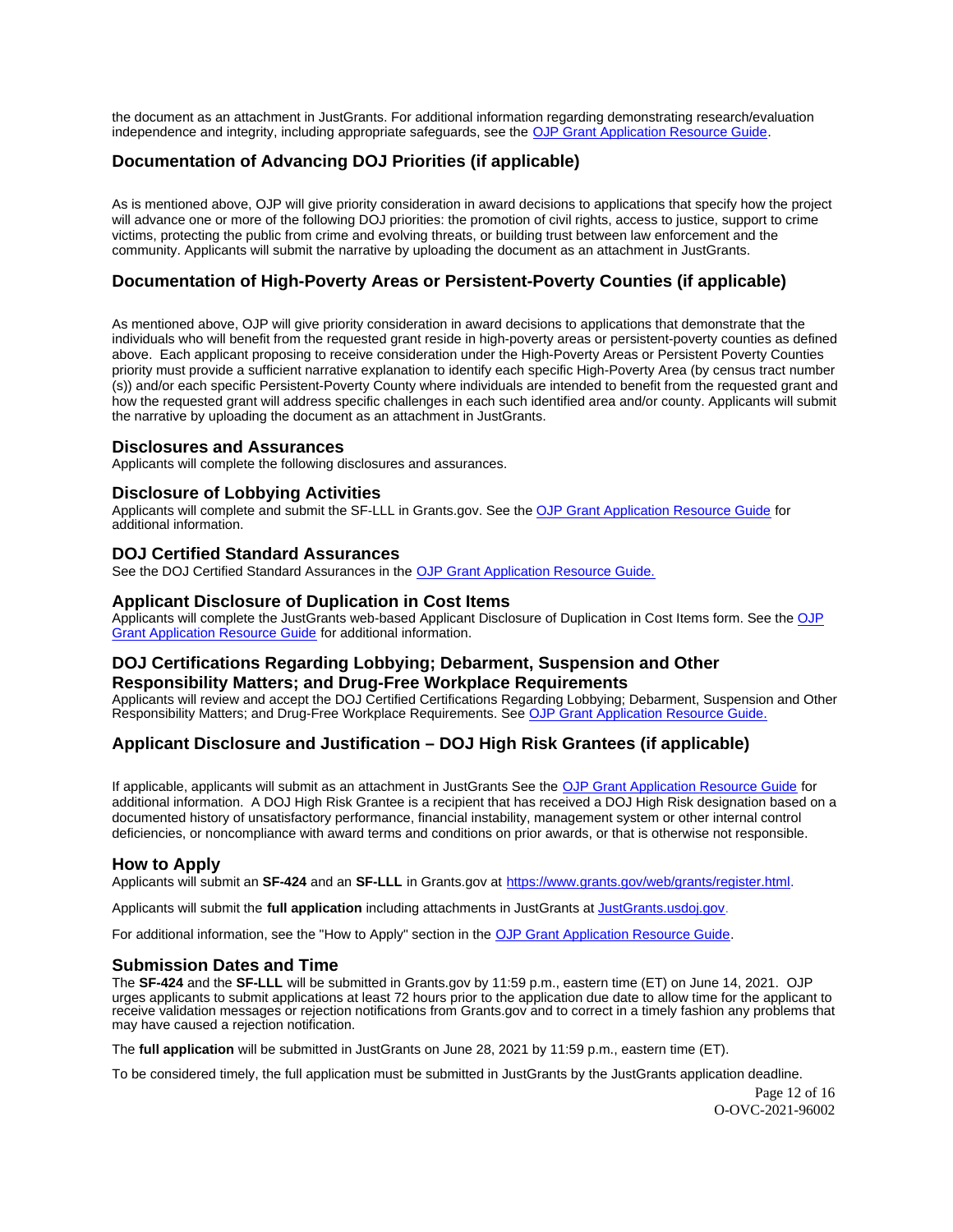# <span id="page-12-0"></span>**Application Review Information**

# **Review Criteria**

Applications that meet basic minimum requirements will be evaluated by peer reviewers. Applications will be evaluated on how the proposed project/program addresses the following criteria:

- 1. Statement of the Problem/Description of the Issue (15%) evaluate the applicant's understanding of the program/issue to be addressed.
- 2. Project Design and Implementation (30%) evaluate the adequacy of the proposal, including the goals, objectives, timelines, milestones, and deliverables.
- 3. Capabilities and Competencies (30%) evaluate administrative and technical capacity of the applicant to successfully accomplish the goals and objectives.
- 4. Plan for Collecting the Data Required for this Solicitation's Performance Measures (15%) evaluate the applicant's understanding of the performance data reporting requirements and the plan for collecting the required data.
- 5. Budget (10%) evaluate for completeness, cost effectiveness, and allowability (e.g., reasonable, allocable, and necessary for project activities).

#### **b. Other Review**

Other important considerations for OVC include geographic diversity, strategic priorities, (specifically including, but not limited to, those mentioned above relating to priority areas), available funding, past performance, and the extent to which the Budget Worksheet and Budget Narrative (web-based form) accurately explain project costs that are reasonable, necessary, and otherwise allowable under federal law and applicable federal cost principles.

## **Review Process**

Applications submitted under this solicitation that meet basic minimum requirements, will be evaluated for technical merit by a peer review panel(s) in accordance with OJP peer review policy and procedures using the stated review criteria above.

OJP screens applications to ensure they meet the basic minimum requirements prior to conducting peer review. Although specific requirements may vary, the following are common requirements applicable to all solicitations for funding under OJP programs:

- The application must be submitted by an eligible type of applicant.
- The application must request funding within programmatic funding constraints (if applicable).
- The application must be responsive to the scope of the solicitation.
- The application must include all items necessary to meet the basic minimum requirements.

Pursuant to the Part 200 Uniform Requirements, before award decisions are made, OJP also reviews information related to the degree of risk posed by the applicant. Among other things to help assess whether an applicant that has one or more prior federal awards has a satisfactory record with respect to performance, integrity, and business ethics, OJP checks whether the applicant is listed in SAM as excluded from receiving a federal award.

In addition, if OJP anticipates that an award will exceed \$250,000 in federal funds, OJP also must review and consider any information about the applicant that appears in the non-public segment of the integrity and performance system accessible through SAM (currently, the Federal Awardee Performance and Integrity Information System, FAPIIS).

**Important note on FAPIIS:** An applicant, may review and comment on any information about itself that currently appears in FAPIIS and was entered by a federal awarding agency. OJP will consider any such comments by the applicant, in addition to the other information in FAPIIS, in its assessment of the risk posed by the applicant.

Absent explicit statutory authorization or written delegation of authority to the contrary, all final award decisions will be made by the Assistant Attorney General, who may take into account not only peer review ratings and OVC recommendations, but also other factors as indicated in this section.

# **Federal Award Administration Information**

**Federal Award Notices**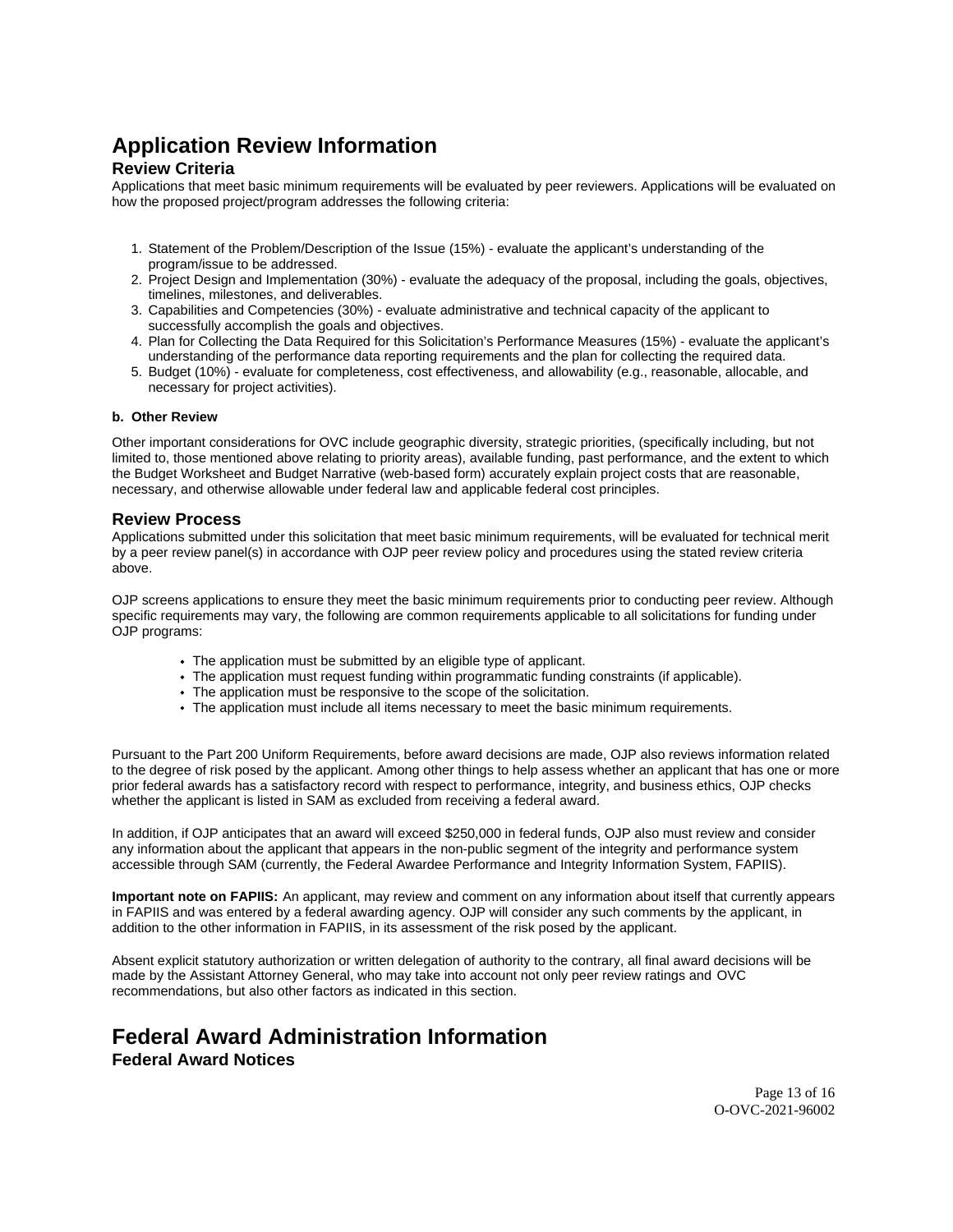<span id="page-13-0"></span>See the [OJP Grant Application Resource Guide](https://www.ojp.gov/funding/apply/ojp-grant-application-resource-guide#federal-award-notices) for information on award notifications and instructions.

#### **Administrative, National Policy, and Other Legal Requirements**

If selected for funding, in addition to implementing the funded project consistent with the OJP-approved application, the recipient must comply with all award conditions, and all applicable requirements of federal statutes and regulations (including applicable requirements referred to in the assurances and certifications executed in connection with award acceptance).

For additional information on these legal requirements, see the "Administrative, National Policy, and Other Legal Requirements" section in the [OJP Grant Application Resource Guide.](https://www.ojp.gov/funding/apply/ojp-grant-application-resource-guide#administrative)

#### **Information Technology (IT) Security Clauses**

An application in response to this solicitation may require inclusion of information related to information technology security. See the [OJP Grant Application Resource Guide](https://www.ojp.gov/funding/apply/ojp-grant-application-resource-guide#information-technology) for information on information technology security.

#### **General Information about Post-Federal Award Reporting Requirements**

In addition to the deliverables described in the "Program Description," any recipient of an award under this solicitation will be required to submit certain reports and data.

Required reports. Recipients typically must submit quarterly financial reports, semi-annual progress reports, final financial and progress reports, and, if applicable, an annual audit report in accordance with the Part 200 Uniform Requirements or specific award conditions. Future awards and fund drawdowns may be withheld if reports are delinquent. (In appropriate cases, OJP may require additional reports.)

See the [OJP Grant Application Resource Guide](https://www.ojp.gov/funding/Apply/Resources/Grant-App-Resource-Guide.htm) for additional information on specific post-award reporting requirements, including performance measures data.

# **Federal Awarding Agency Contact(s)**

For OJP contact(s), see Contact Information.

For contact information for [Grants.gov,](https://Grants.gov) see Contact Information.

# **Other Information**

# **Freedom of Information and Privacy Act (5 U.S.C. 552 and 5 U.S.C. 552a)**

See the [OJP Grant Application Resource Guide](https://www.ojp.gov/funding/apply/ojp-grant-application-resource-guide#foia) for information on Freedom of Information and Privacy Act (5 U.S.C. 552 and 5 U.S.C. 552a).

# **Provide Feedback to OJP**

See the [OJP Grant Application Resource Guide](https://www.ojp.gov/funding/apply/ojp-grant-application-resource-guide#feedback) for information on how to provide feedback to OJP.

#### **Performance Measures**

Applicants should review the applicable performance measures at [https://www.ovc.gov/grants/pdftxt/TVS](https://www.ovc.gov/grants/pdftxt/TVS-questionnaire.pdf)[questionnaire.pdf.](https://www.ovc.gov/grants/pdftxt/TVS-questionnaire.pdf)

Award recipients will be required to complete the following sections, including any relevant shared measures.

- V. Collaborative Partnerships
- VI. Strategic Planning
- VII. Victim Services

## **Application Checklist**

**OVC FY 2021 Transforming America's Response to Elder Abuse: Enhanced Multidisciplinary Teams (E-MDTs) for Older Victims of Financial Exploitation and Abuse** 

> Page 14 of 16 O-OVC-2021-96002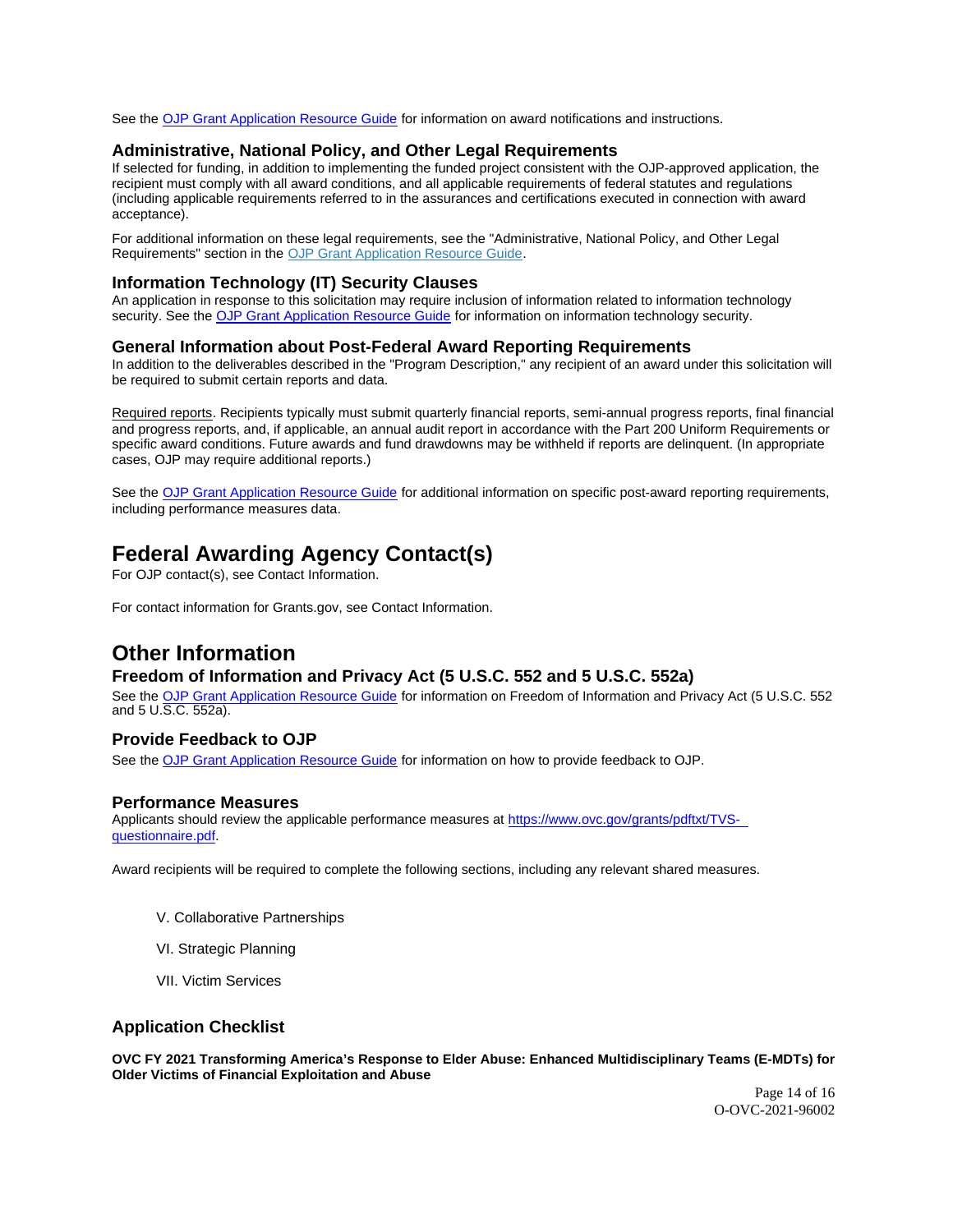This application checklist has been created as an aid in developing an application. The [DOJ Application Submission](https://justicegrants.usdoj.gov/sites/g/files/xyckuh296/files/media/document/appln-submission-checklist.pdf)  [Checklist](https://justicegrants.usdoj.gov/sites/g/files/xyckuh296/files/media/document/appln-submission-checklist.pdf) is another resource.

#### **What an Applicant Must Do:**

Prior to Registering in [Grants.gov:](https://Grants.gov)

- Acquire a DUNS Number (see [OJP Grant Application Resource Guide\)](https://www.ojp.gov/funding/apply/ojp-grant-application-resource-guide#apply)
- Acquire or renew registration with SAM (see [OJP Grant Application Resource Guide\)](https://www.ojp.gov/funding/apply/ojp-grant-application-resource-guide#apply)

To Register with [Grants.gov](https://Grants.gov):

- Acquire AOR and [Grants.gov](https://Grants.gov) username/password (see [OJP Grant Application Resource Guide\)](https://www.ojp.gov/funding/apply/ojp-grant-application-resource-guide#apply)
- Acquire AOR confirmation from the E-Biz POC (see [OJP Grant Application Resource Guide\)](https://www.ojp.gov/funding/apply/ojp-grant-application-resource-guide#apply)

#### To Find Funding Opportunity:

- Search for the Funding Opportunity on [Grants.gov](https://Grants.gov)
- Access Funding Opportunity and Application Package (see [OJP Grant Application Resource Guide\)](https://www.ojp.gov/funding/apply/ojp-grant-application-resource-guide#apply)
- Sign up for [Grants.gov](https://Grants.gov) email [notifications](https://www.grants.gov/web/grants/manage-subscriptions.html) (optional) (see [OJP Grant Application Resource Guide\)](https://www.ojp.gov/funding/apply/ojp-grant-application-resource-guide#apply)
- Read Important Notice: Applying for Grants in Grants.gov
- Read OJP policy and guidance on conference approval, planning, reporting available at [ojp.gov/financialguide/DOJ/PostawardRequirements/chapter3.10a.htm](https://ojp.gov/financialguide/DOJ/PostawardRequirements/chapter3.10a.htm) (see [OJP Grant Application Resource Guide](https://www.ojp.gov/funding/apply/ojp-grant-application-resource-guide#prior-approval)  )

Overview of Post-Award Legal Requirements:

Review the "[Overview of Legal Requirements Generally Applicable to OJP Grants and Cooperative Agreements -](https://www.ojp.gov/funding/explore/legal-overview-fy-2021-awards) [FY 2021 Awards"](https://www.ojp.gov/funding/explore/legal-overview-fy-2021-awards) in the [OJP Funding Resource Center.](https://www.ojp.gov/funding/index.htm)

#### Scope Requirement:

The federal amount requested is within the allowable limit(s) of \$375,000.

 $\overline{a}$  , and the set of the set of the set of the set of the set of the set of the set of the set of the set of the set of the set of the set of the set of the set of the set of the set of the set of the set of the set

Eligibility Requirement:

- For eligibility information, see the title page.
- Submit **SF-424** and **SF-LLL** in [Grants.gov](https://Grants.gov)

After SF-424 and SF-LLL Submission in [Grants.gov,](https://Grants.gov) Receive [Grants.gov](https://Grants.gov) Email Notifications That:

- Submission has been received in [Grants.gov](https://Grants.gov)
- Submission has either been successfully validated or rejected with errors (see [OJP Grant Application Resource](https://www.ojp.gov/funding/apply/ojp-grant-application-resource-guide#apply)  [Guide\)](https://www.ojp.gov/funding/apply/ojp-grant-application-resource-guide#apply)

If No [Grants.gov](https://Grants.gov) Receipt, and Validation or Error Notifications are Received:

Contact [Grants.gov](https://Grants.gov) Customer Support Hotline at 800-518-4726, 606-545-5035, at [Grants.gov customer support](https://www.grants.gov/web/grants/support.html)  [webpage,](https://www.grants.gov/web/grants/support.html) or email at [support@grants.gov](mailto:support@grants.gov) regarding technical difficulties (see OJP Grant Application Resource [Guide\)](https://ojp.gov/funding/Apply/Resources/Grant-App-Resource-Guide.htm)

Receive email notification to complete application in JustGrants:

Complete Application in JustGrants